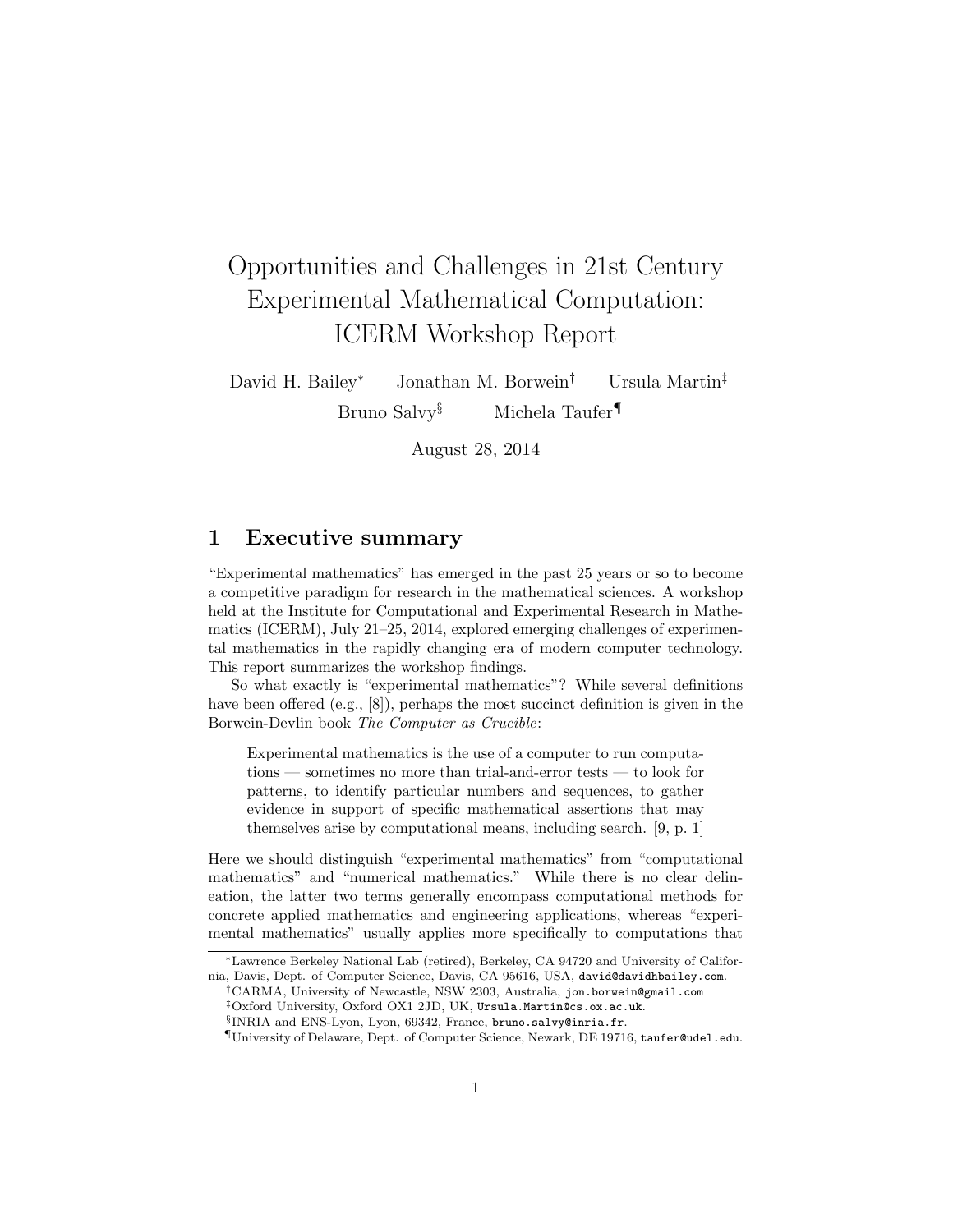

Figure 1: Performance of the Top 500 computers: Red  $=$  #1 system; orange  $=$  $\#500$  system; blue = sum of  $\#1$  through  $\#500$ .

advance the state of the art in mathematical research. In particular, approximations are usually not the end result, but an intermediate step in the discovery of an exact mathematical object.

While the overall approach and philosophy of experimental mathematics has not changed greatly in the past 25 years, its techniques, scale and sociology have changed dramatically. New algorithms and computer implementations, scarcely dreamed when modern experimental mathematics first arose in the 1980s, are now widely employed. And the field has, of course, benefited immensely from Moore's Law and other advances in computer technology, which have magnified raw computing power by a factor of more than 100,000 in this same time frame — see Figure 1, which tracks the performance of the world's 500 most powerful supercomputers over the past twenty years. Note, strikingly, that the aggregate performance of the 500 systems in the 1994 list was surpassed by the lowestranked machine a decade later!

In the same period, the increase in speed brought by algorithmic progress has often exceeded Moore's law. Documented examples include linear programming [22, p. 71], linear system solving [39] and integer factorization [10]. Several areas of symbolic computation that are relevant to experimental mathematics have thus been radically transformed, due to the algorithmic progress in polynomial system solving, polynomial factorization and the handling of linear differential equations.

Software available to experimental mathematicians has also advanced impressively. Not only are commercial products such as Maple, Mathematica and Matlab advanced from earlier eras, but many new freely available packages are being used [5]. These include the open-source Sage [25], numerous high-precision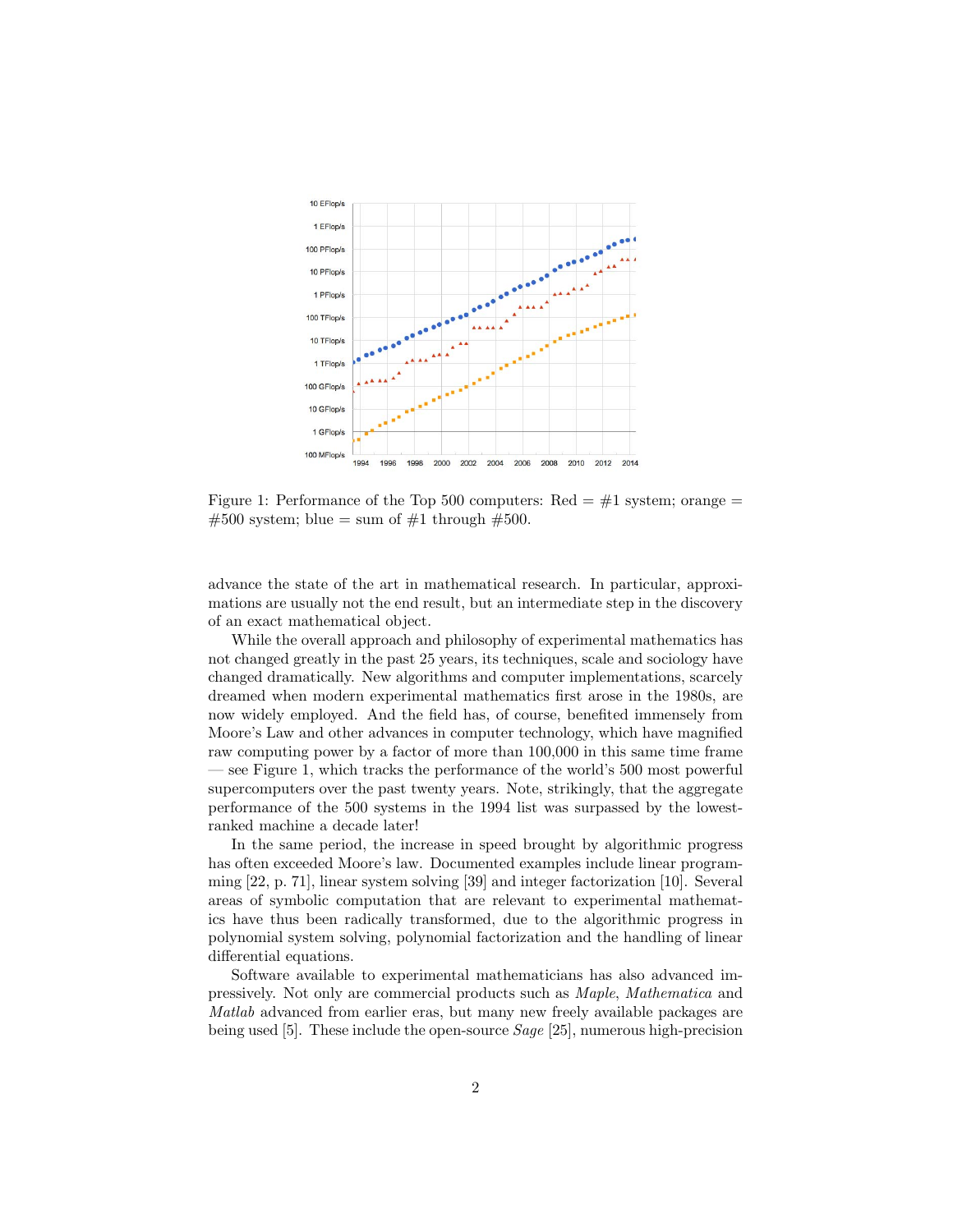computation packages and an impressive array of software tools. Advanced visualization facilities are also widely utilized to visually explore mathematical structures and theorems, yielding impressive insights not apparent with conventional tools.

With all these tools and facilities, many new results have been published, ranging from new formulas for mathematical constants such as  $\pi$ ,  $log(n)$  and  $\zeta(n)$  [8] to computer-verified proofs of the Kepler conjecture [24]. Whereas it was once considered atypical or even improper to mention computations in a published paper, now it is commonplace. Several journals, such as Experimental Mathematics and Mathematics of Computation are devoted almost exclusively to mathematical research involving computations.

Yet many challenges remain as researchers press the envelope in mathematical computing. Among them are the following:

Porting and adapting codes to new platforms. The emergence of powerful, advanced-architecture platforms, particularly those incorporating features such as highly parallel, multi-core or many-core designs, present daunting challenges to researchers, who must now adapt their codes to these new architectural innovations, or else risk being left behind in the scientific computing world. Code adaptation will be a major challenge of the next decade or two in the field of scientific computation. The field of experimental mathematics will be dependent upon and must engage with this adaptation.

Ensuring reliability and reproducibility of computed results. Reproducibility means, e.g., to ensure that the results of floating-point computations are numerically reliable and reproducible on other platforms. In the domain of symbolic computation, reliability is a more relevant question than reproducibility, with complications coming from undecidability issues when comparing two different expressions to determine whether they are mathematically equivalent. Along this line, the community has to face the reality that many less sophisticated users implicitly trust the results of these tools, losing sight of the fact that they are far from infallible. In any event, it is clear that we must build even greater reliability into these tools. Stronger interactions with the cousin discipline of formal proof systems should be one of the approaches to increased reliability, but huge efficiency issues have to be addressed.

Managing the exploding scale of data. The size of datasets that users want to handle has increased at least as fast as Moore's Law, in many cases because the data itself is produced by faster, larger computer systems. However, most of the experimental mathematics algorithms now in use, both numeric and symbolic, have a complexity that is more than linear in the size of their input. Thus, doubling simultaneously the power of a computer and the size of its input make it appear slower to the user. Thus *algorithmic progress is necessary* for experimental mathematicians, notably in tools aiding in the quest for structure in large numerical or symbolic datasets.

Large-scale software maintenance. The rapidly increasing size of many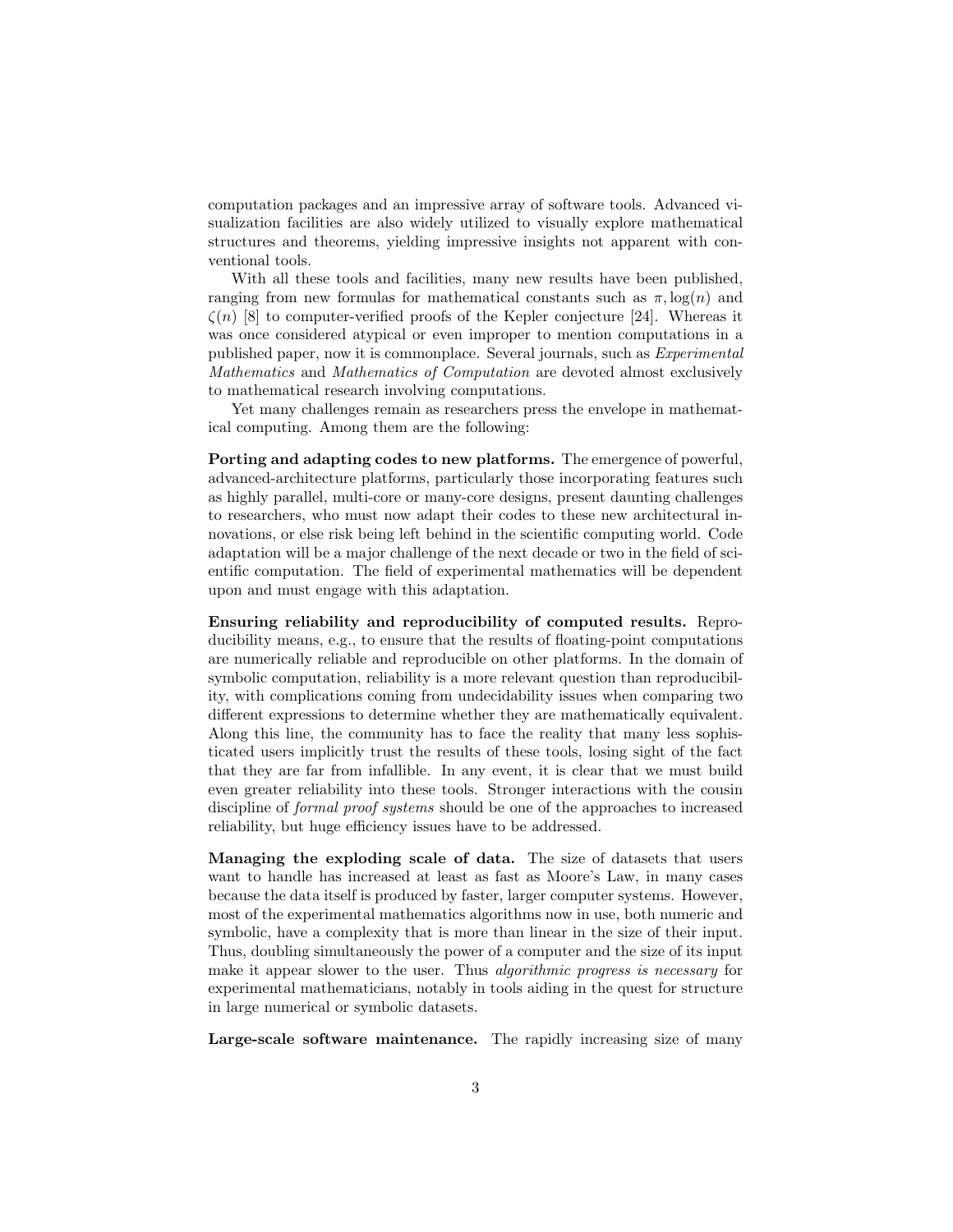of the software tools used in the fields now means that mathematicians must confront the challenge of large-scale software maintenance. This includes the discipline, unfamiliar to many research mathematicians, of strict version control, collaborative protocols for checking out and updating software, validation tests, issues of worldwide distribution and support, and persistence of the code base.

Changing sociological and community issues. Many recently published results are the result of long-distance, internationally distributed, Internet-based collaborations. It is not uncommon for research ideas, computer code and working manuscripts to circulate around the globe multiple times in a single day. Even more ambitious are efforts such as the PolyMath Project [23], whereby a loosely-knit Internet-based team of mathematicians has addressed and, in several cases, "solved" some key unsolved mathematical problems. Such collaborations are qualitatively different than research of past years, which was mostly conducted by individual researchers working in relative isolation from one another. But it is clear that the effective deployment of these efforts will rely on improved tools and platforms for collaborative mathematics. There is also arguably a need for some sort of international "clearing house" to collect, validate and coordinate such activities.

Providing evidence-based rationales for experimental mathematics in the classroom. Current computer-based tools are also being introduced into mathematical education, often with very promising results, as students are able to see mathematical concepts emerge from direct, hands-on experimentation. Indeed, computer-based mathematics is already attracting to the field a cadre of 21st century computer-savvy students eager to press forward with these tools. This is not the first time that technology has promised to reinvent mathematical education. But it is clear that the entire process of mathematics education, from elementary to advanced levels, needs to be rethought. At the least, much "experimentation" will be required to see which approaches really work.

## 2 Emerging techniques in experimental mathematics

While "experimental mathematics" encompasses many techniques and methodologies, the specific objectives that we deal with here are (i) the process of experimenting to discover new mathematical facts and (ii) of proving experimentally discovered facts. Both aspects of experimental mathematics are the target of newly developed or enhanced techniques and methodologies.

#### 2.1 Algorithms

The current increase of computing power parallel to an explosion of the size of data available demand algorithmic progress throughout computer science. In the area of experimental mathematics, several specific issues were raised during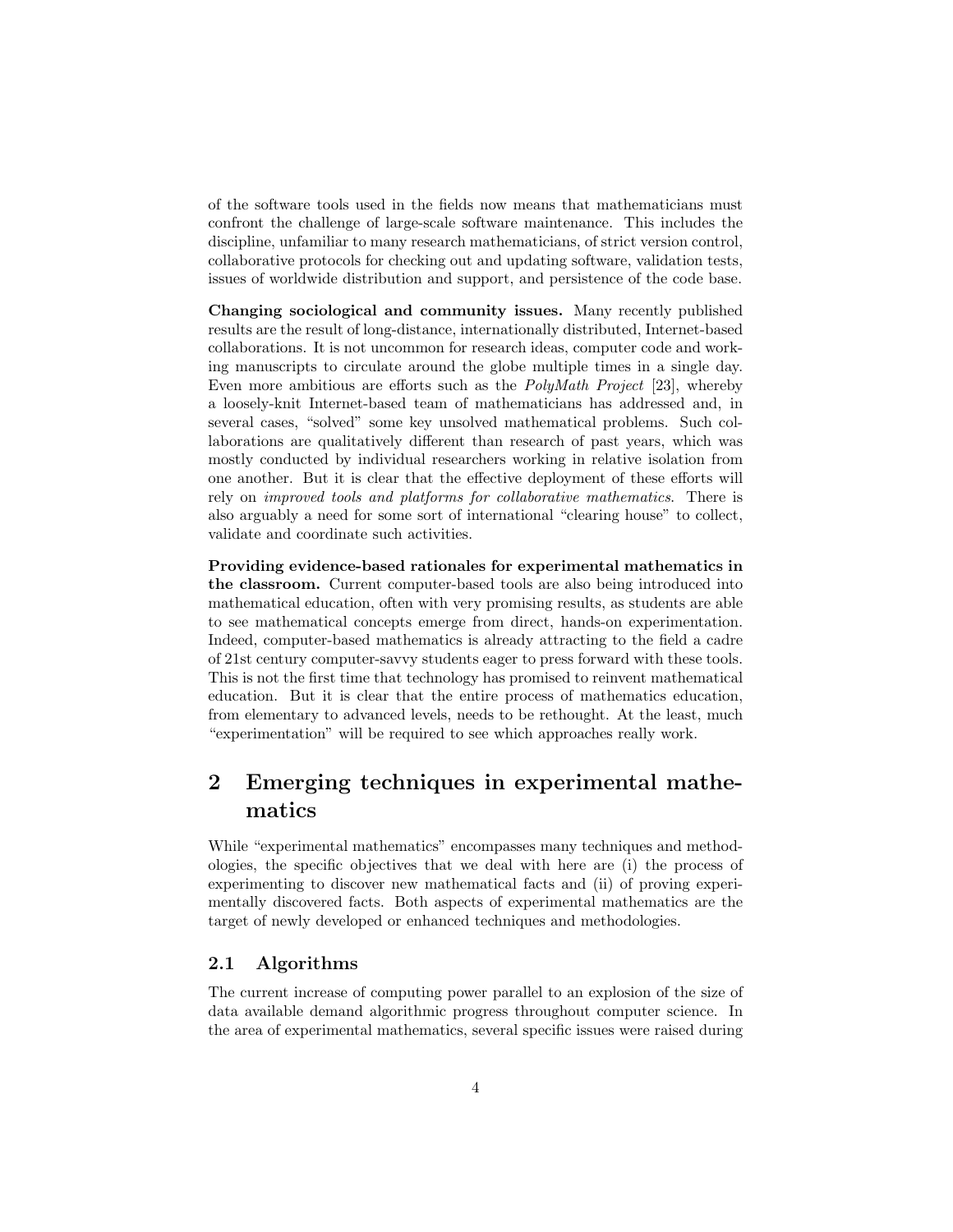the workshop.

Tools for discovering structure from a set of floating point expansions, such as the PSLQ algorithm, the LLL algorithm and their variants, typically suffer badly from an explosion of computational cost as the dimension of the search space is increased. Thus more research effort is needed in the design of algorithms for such purposes whose computational cost does not grow so rapidly. Similarly, recovering a conjectured linear differential or recurrence equation from a sequence of coefficients relies on efficient algorithms for Padé-Hermite approximants or, more generally, on structured matrices with polynomial entries, whose complexity is still increasing too much with respect to the order of the target equation. Improvement is clearly needed, as equations of very large orders have been found to occur naturally in various combinatorial problems.

Tools for proofs encompass potentially all of computer algebra. The area of identity proving in the hypergeometric context has made tremendous progress since the pioneering work of Zeilberger and the recent years have still led to many advances in terms of scope and efficiency. Computation with systems of polynomial equations has also benefited both from constant implementation effort and from improved algorithms; recent years have seen an important and interesting activity towards specific algorithms for structured polynomial systems. Other recent advances in effective real algebraic geometry should also benefit to applications in experimental mathematics.

Yet another direction where algorithmic development would impact experimental mathematics is in the visualization of large datasets. There, progress is likely to come from the user needs of other, much larger, communities, such as statisticians dealing with web-size data or physicists handling experiments involving terabytes of data.

#### 2.2 Reproducibility

The issue of *reproducibility* has recently come to the fore, not just in experimental mathematics but also in the larger realm of scientific computing, as discussed at length in an earlier ICERM workshop [26], in the First Summer School on Experimental Methodology in computational Science Research [2] and at the website http://recomputation.org. While no universally accepted definition of reproducibility exists, it is a sad fact that the field of scientific computing has never incorporated a culture of reproducibility, however one may define the term. In particular, computational scientists typically do not keep detailed records of their research processes, and as a result confusion has reigned when other research teams cannot reproduce a published result, or even when the same research team cannot reproduce its own result. Thus the enterprise of experimental mathematics needs to adopt procedures similar to those that have been or are being adopted in other scientific disciplines.

Numerical reproducibility has emerged as a particularly important issue, since the scale of computations has greatly increased in recent years, particularly with computations performed on many thousands of processors and involving similarly large datasets. Large computations often greatly magnify the level of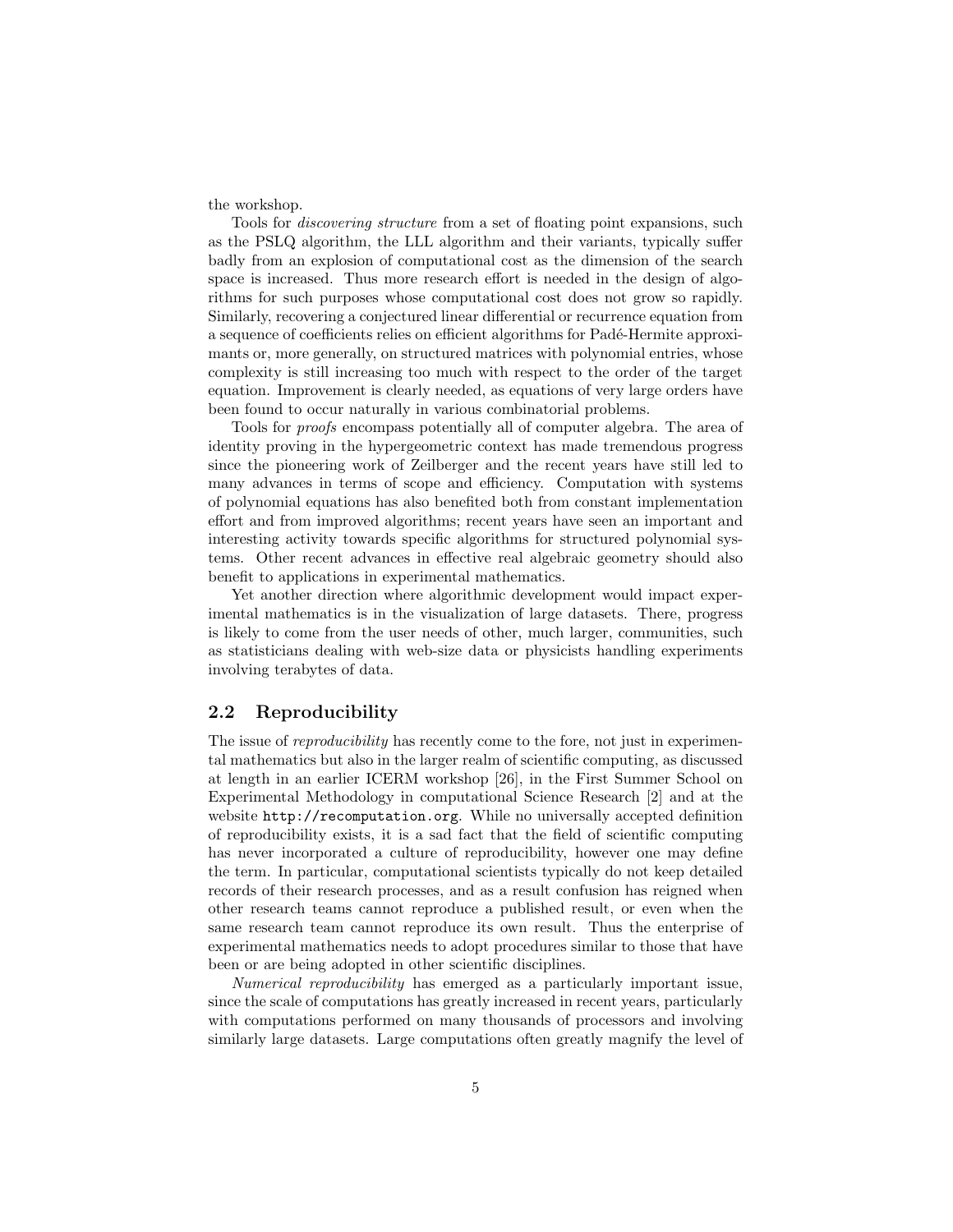numeric error, so that numerical difficulties that were once of little import now are large enough to alter the course of the computation or to draw into question the overall validity of the results.

Numerical difficulties now typically come to light when only a minor change is made to the computation, producing final results differing surprisingly from benchmark results. For example, in a recent case reported at the workshop, a computer program processing data from the Large Hadron Collider missed some previously detected collisions and misclassified others, all as a result of a minor change made to the transcendental function library, which change should only affect the least significant bit returned in such operations [14]. Higher-precision arithmetic may be required to ameliorate such numerical problems, or, at the least, much more careful analysis is required.

Given the widespread usage of high-precision arithmetic in experimental mathematics, it is clear that increased attention must be given to the question of whether sufficient numeric precision is employed to produce reliable results. Thus, researchers in the field need to investigate validity checks specifically targeted to determining whether adequate numeric precision is being used (this may vary inside the computation). Such considerations are particularly acute when floating-point computations may have been employed in a computer algebra system without this being known to the end-user.

#### 2.3 Reliability of results

Although reproducibility is an important goal by itself, the ultimate objective of computations in the field of experimental mathematics is mathematical certainty or at least secure mathematical knowledge. In symbolic computation, various representations are available for a single mathematical object: polynomials may be factored or expanded, different kinds of rewriting may be applied to trigonometric expressions, etc., and no representation is universally better than the others and different programs may return different forms for the same answer. Another source of non-reproducibility is the use of randomized algorithms whose execution may vary from one execution to the next. In this context, reliability (mathematical correctness of the result) is more relevant than reproducibility, even though the lack of reproducibility makes testing and debugging software harder.

A fundamental issue in this area is that for important classes of mathematical expressions, recognizing equality is undecidable. This is also behind the difficulty in comparing results obtained by different computer algebra systems, or even by different versions of the same one. Several approaches help mitigate this problem. For specialists of computer algebra, the natural technique when faced with a computation is to define precisely an algebraic structure where equality is decidable (e.g., rational functions over the rationals, or algebraic extensions) and where all the computation will take place. An approach taken by Zeilberger's algorithm and variants [38] is to provide a certificate (an identity between rational functions) together with their results. Currently, the best way to gain confidence in a result is through formal proofs. For instance, tools for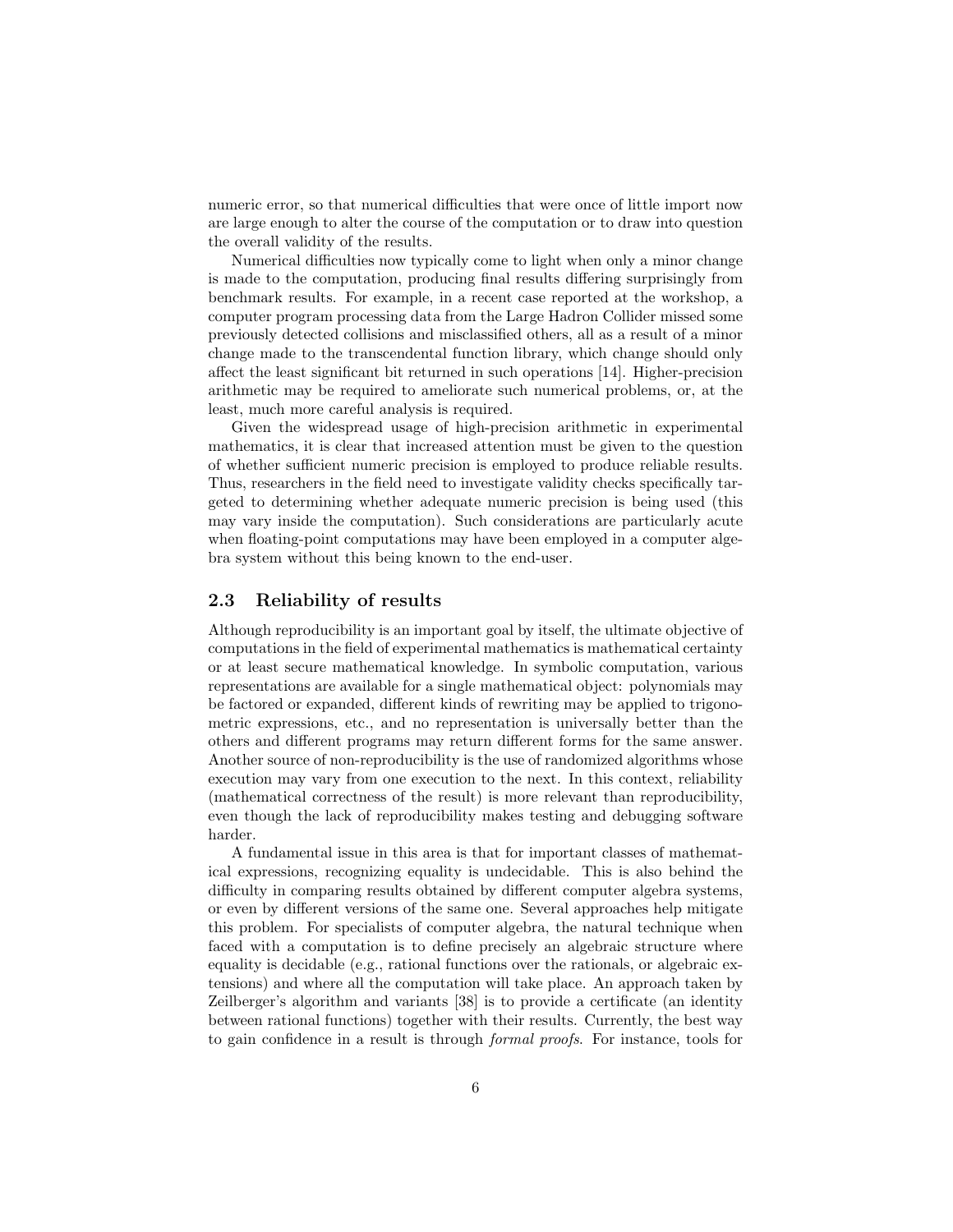inequalities exist in the Flyspeck project [24]; the recent complete proof of the Feit-Thompson theorem in Coq [20] has led to libraries of formal lemmas for several parts of algebra. Thus formal proofs will become more and more useful here. Additional work is needed to make them faster and they are unlikely to be broadly accessible within the next few years.

Thus for most users, the best advice currently is to learn to distrust the results of computer algebra systems and get used to performing a few sanity checks on their results. Here are a few examples of checks that are now routine in the field:

- Identities involving parameters are often tested numerically at one or more appropriate evaluation points.
- High precision numerical calculations leading to integers, for example using an FFT-convolution algorithm in a multiplication operation, are checked to see that they produce values that are very close to integers.
- When new formulas are found using the PSLQ integer relation algorithm [8, 5], it is common practice to track the size of the reduced vector as the algorithm proceeds, and then note the magnitude of the drop in this value when a tentative relation is discovered. If this drop is, say, 50 or more orders of magnitude, then this indicates that the tentative relation is very likely a real mathematical relation (although rigorous proof is still required).
- When the output itself is very large and no other simple check is available, e.g. in the very high precision computation of mathematical constants such as  $\pi$ , e, log 2, etc., it is now customary to check the results by a separate independent computation, say using a different algorithm.

The recently initiated Digital Repository of Mathematical Formulae (DRMF) [12] project ties specific LaTeX character sequences to well-defined mathematical objects. The DRMF, like the Digital Library of Mathematical Functions (DLMF) [11], is being developed at the National Institute of Standards and Technology (NIST). One workshop participant reported work in the direction of linking formulas in the DLMF to machine-checkable proofs, thus adding another level of validation to the results.

#### 2.4 Standards

Along this line, reliability concerns are an issue even for explorations that involve large public datasets — the possibility that an error has been made in producing the data, or that an error has occurred when accessing the data, cannot be ruled out and must be guarded against. Large datasets that include the specific algorithms used to generate the data are particularly useful in the regard, as they permit one to independently reconstruct the data if a question arises as to the accuracy of some item in the dataset. Neil Sloane's Online Encyclopedia of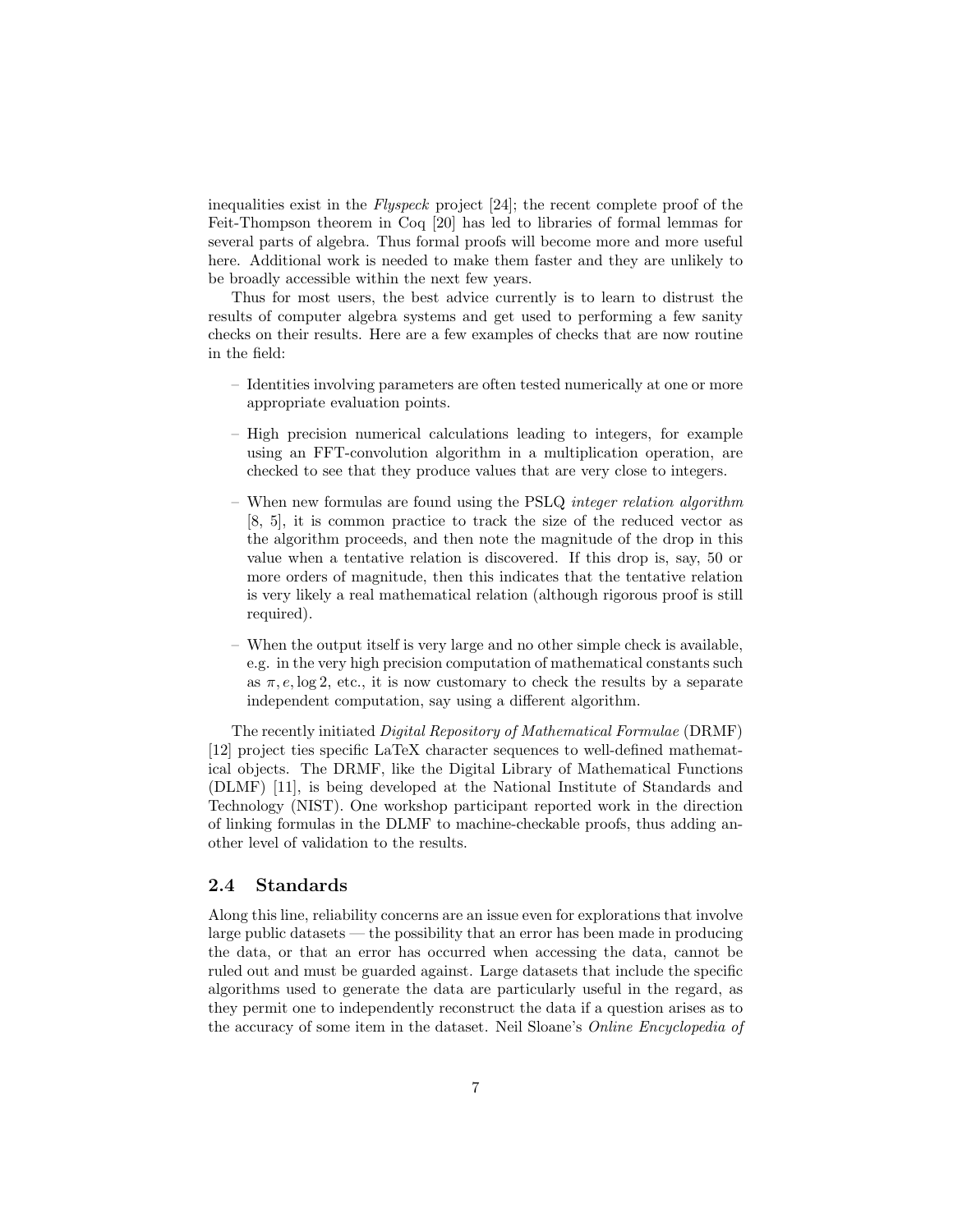Integer Sequences [34] is an excellent model for how this can be done effectively over a period of decades.

In most cases however, the community is very far from having adopted a culture of reproducibility and reliability at this level. One step that would greatly help foster such a culture in the field is to establish some standard practices:

- Field-specific standards for reports on computational experiments (and insisting that researchers report hunts that found nothing or tests that failed). Even simple data from mathematical experiments are useful but relatively rarely available. When they exist, they generally occur as typeset tables at the end of mathematical articles. Even more exceptional and laudable is the access to files with actual data, such as the supplementary material with several of M. Kauer's publications<sup>1</sup>, or the software that accompanies many of D. Zeilberger's articles;
- Standards for test suites of mathematical software. Such test suites exist for many different areas but with no coherence; more generally, no information is available concerning the test suites that has been employed;
- Standards for granting access to experimental datasets;
- Standards for reporting experiments that involve floating-point arithmetic: e.g., what is the claimed level of numerical reliability (i.e., how many digits), and what tests have been made to back up this claim?

The experimental mathematics community is currently very far from agreeing on and adopting such standards. As first steps, researchers should make an habit of giving access to files related to their published research, even if they are only accessible or readable by a computer for a couple of years. We have to start somewhere, so perhaps some individual research groups can adopt one or more of these practices and then report their experience at future workshops and conferences.

## 3 Computer systems and software

As mentioned above, the computational power and designs of computer systems used in the field have changed dramatically over the past 25 years. Just as importantly, the range of software available to experimental mathematicians has also advanced impressively, opening new challenges ahead for the field of experimental mathematics.

 $1$ http://www.kauers.de/publications.html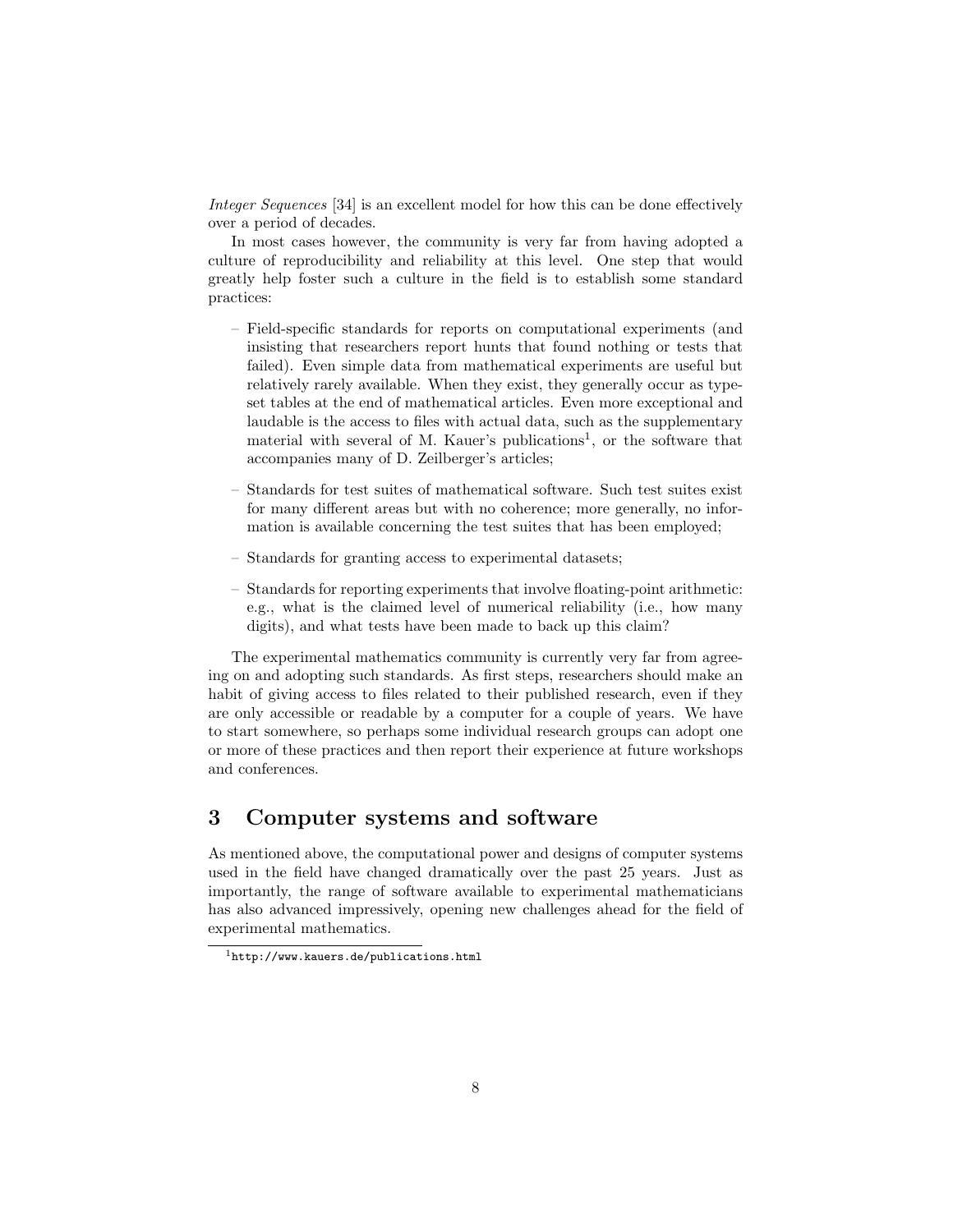#### 3.1 Computational program, software packages, and libraries

Not only are commercial products such as Maple, Mathematica and Matlab advanced from earlier eras, but many new freely available packages are being used. These include the open-source Sage, as well as numerous high-level computational libraries such as SuperLU, LAPACK, PETSc and others. In addition there exists an impressive array of individually-written software tools based upon this collection of libraries. Modern software projects often incorporate a complex combination of many libraries and packages, and this combinatorial explosion can make it more difficult to examine, reproduce, and extend results obtained using them. Higher level environments, like Sage, and hierarchical library interfaces are an attempt to control this complexity.

Another important component of present and future experimental mathematics software are packages that support certain types of computation, such as high-precision computation, linear system solution or statistical analysis, or which implement a specific algorithm such as  $PSLQ$  or the tanh-sinh quadrature algorithm.

Some specific software packages that have proven to be particularly useful in experimental mathematics include the following:

- Computer algebra packages: *Mathematica, Maple, Magma* and *Sage* [25].
- Statistics and machine learning:  $R$  [35].
- Linear algebra: Matlab, LAPACK [17], LINPACK [18] and SuperLU (for sparse direct matrix computations) [32].
- High-precision and arbitrary precision libraries: ARPREC [13], GMP [16], MPFR [16] and QD [15].
- Other commonly used libraries: ADCIRC (circulation and transport), PETSc (for systems modeled by partial differential equations) [29], FGb  $($ for Gröbner bases) and LattE  $($ for computations with polytopes $).$
- Experimental math tools incorporating specific algorithms: Implementations of algorithms such as PSLQ (for integer relation detection) and tanh-sinh quadrature (for high-precision numerical integration) are often included with high-precision arithmetic packages such as ARPREC and QD. Both *Mathematica* and *Maple* include commands for Padé approximants (for finding rational functions approximations) and for integer relation detection (with applications e.g., to finding a polynomial satisfied by a floating-point value), as well as options for adaptive doubly exponential integration. Maple also has a command for Padé-Hermite approximants (for finding linear dependencies with polynomial coefficients among power series) with applications to the discovery of linear differential or recurrence equations. There are numerous other examples that users of these packages may or may not be aware of.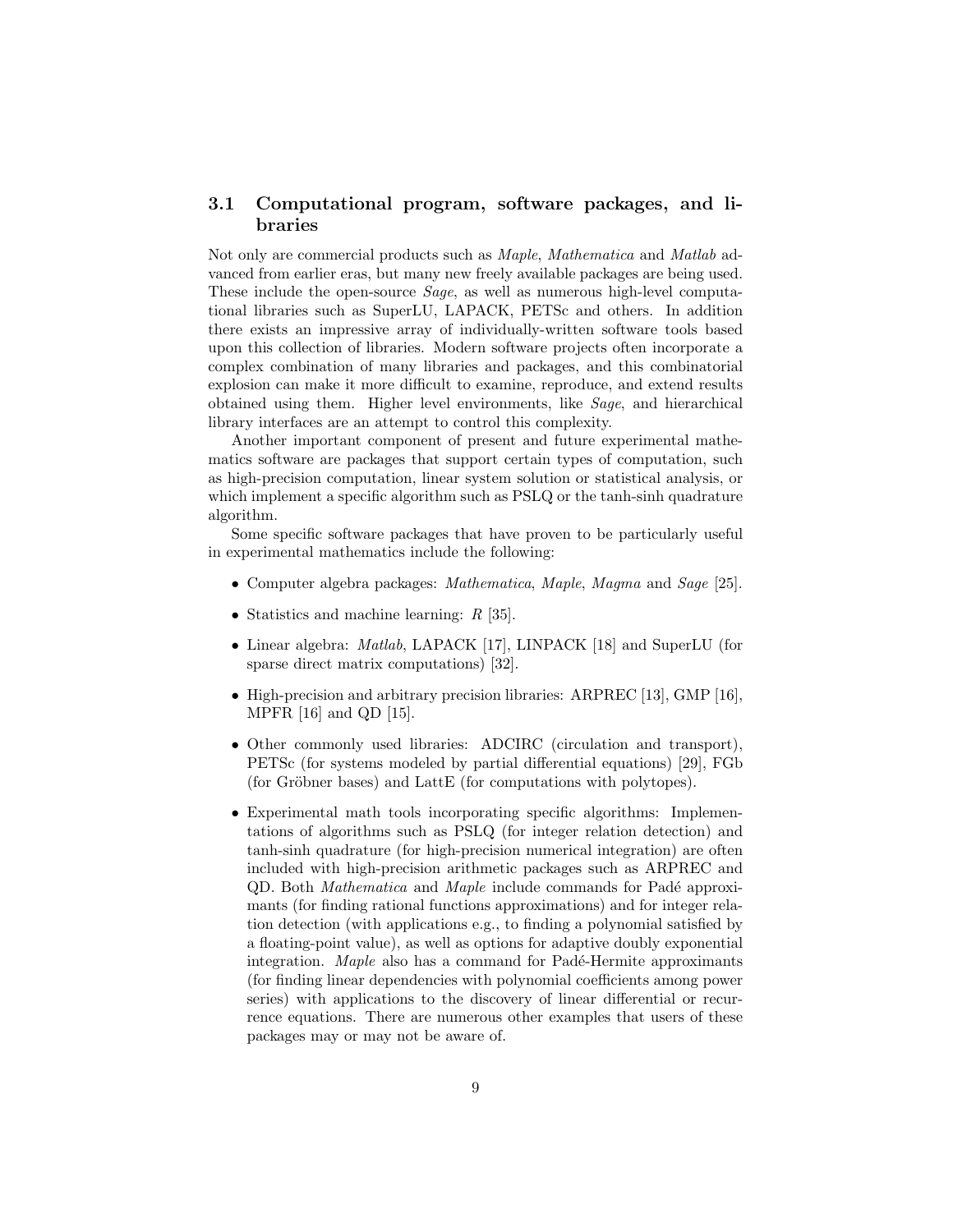Advanced visualization facilities are also widely utilized to visually explore mathematical structures and theorems, yielding impressive insights not apparent with conventional tools. For example, some intriguing results were recently obtained on the normality of real numbers by representing the base-b expansions of various mathematical constants visually as a "random" walk  $[3]$ .<sup>2</sup> In this workshop, a talk on non-convex feasibility demonstrated the usefulness of visualizing the convergence of projection and reflection algorithms for this problem [4]. Tools for generation, description, and manipulation of advanced graphic output are also lacking.

Along this line, we should mention the recently organized effort to produce a Digital Mathematical Library (DML), which would encompass not just formulas but, much more broadly, a knowledge-based library of mathematical concepts, theorems and proofs. For details, see [30].

#### 3.2 Best practices for software development

Researchers in the field who are developing large software tools now must adopt practices of software engineering, as appropriate, to manage their codes. "Best practices" in this area include software tools for version control, collaborative protocols for checking out and updating software, validation tests, issues of worldwide distribution and support, and persistence of the code base. Equally important is the development of strong programming interfaces (APIs) that allow interoperability between libraries, extension to new capabilities, and automatic generation of code for specific tasks or wrappers for new languages.

Along this line, the long-term persistence of experimental mathematical software is important. Persistence is important not just for software reuse, but also for reproducibility, in case another team (or even the same team) of researchers wishes to reconstruct earlier published results. Thus the experimental mathematics community, like others, must develop permanent repositories for software and encourage researchers to place their software there. Along this line, for decades, we have told our students and research assistants to document their code; this time we really mean it!

Another area that perhaps is unfamiliar to many research mathematicians, but which will increasingly be essential in the future, is to employ advanced database structures and data management facilities to store and manage data (including managing access to this data by a worldwide community of researchers). Some experimental mathematics projects have produced multi-Tbytes of data; these datasets will only increase in size in future research.

### 3.3 Programming multi-core and many-core computing systems

The emergence of powerful new computing platforms, particularly the massively parallel multi-core or many-core systems, presents daunting challenges to both

 $2A$  108Gb image of a walk on 200 billion bits of Pi is hosted by *Gigapan* and is available through http://walks.carma.newcastle.edu.au/.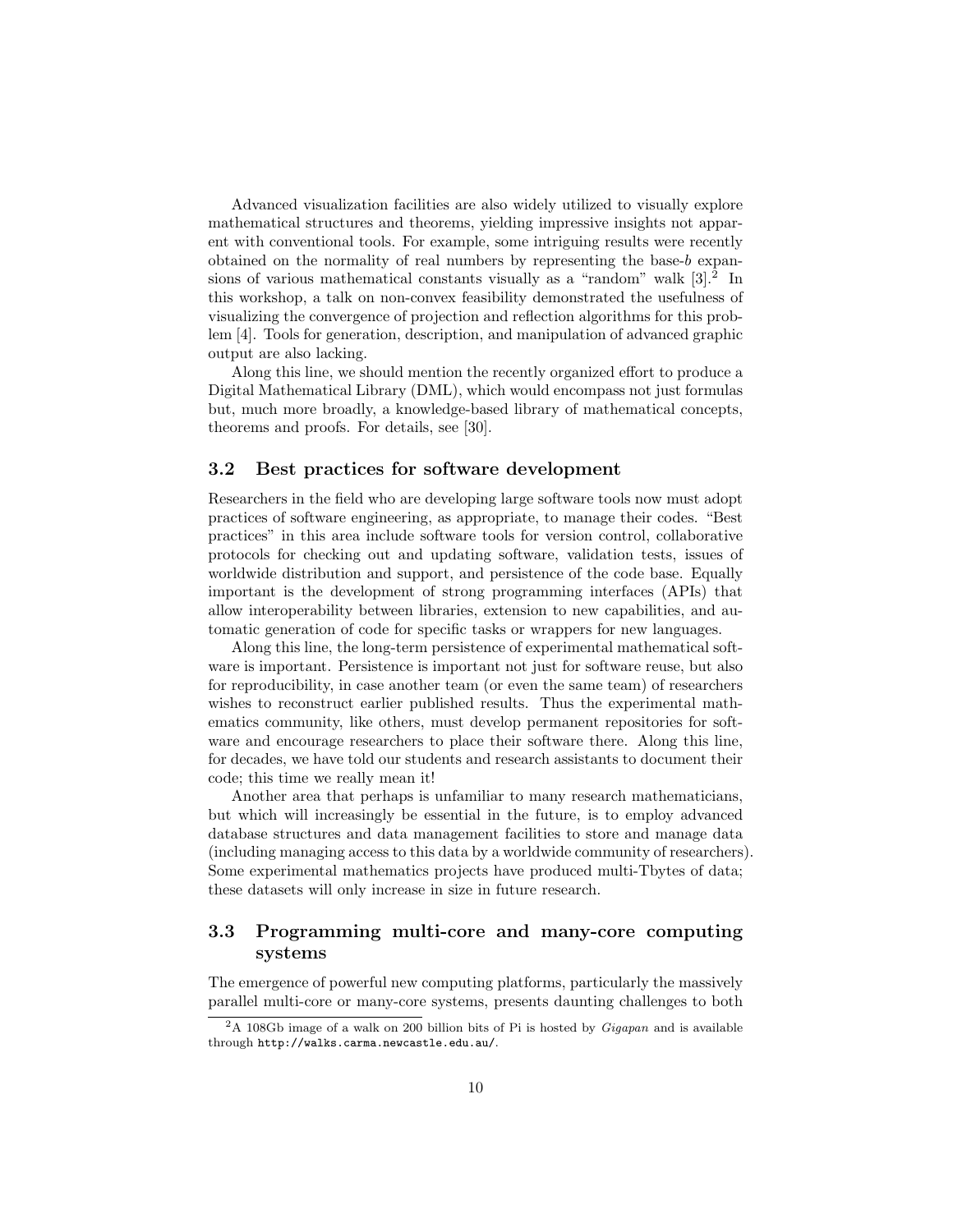researchers and commercial vendors, who must now adapt their codes to these new architectural innovations, or else risk being left behind in the scientific computing world. This will be a major challenge of the next decade in the field.

Emerging techniques in experimental mathematics must go hand-in-hand with system developments. Future algorithms must meet the concurrency of multi- and many-core platforms while preserving requirements such as accuracy and reproducibility. The multithreading environment of these platforms may be a major impediment to the latter requirements. Recently, graphics processing units and similar many-core designs have been a fundamental driver and testing platform for many of the above mentioned challenges. Still, to succeed in a long term, it is clear that the experimental mathematics community needs to embrace many-core technology, beyond any particular vendor-specific architecture. Doing so will also create dependability and help meet interoperability requirements for the software libraries.

## 4 Communities and collaborations

As mentioned above, experimental mathematics can be thought of as being as much a philosophy as a discipline. The field certainly encompasses computerassisted mathematics, but it also intersects with the realm of computational and numerical mathematics (i.e., techniques mostly applied to other scientific and engineering disciplines). Clearly there is overlap between these communities, and both can learn from the other. Experimental mathematics also has much to offer current thinking on the nature of Mathematics [6].

#### 4.1 Definition of a diverse community

Even within the field of experimental mathematics per se, there is a large international, multi-discipline community that embrace the discipline from different points of view. Specifically, some approach the field from the vantage of pure mathematics; some approach it from the computer science perspective; some approach it from within symbolic computing; others approach it from the education angle; yet others approach it from the broader arena of software tools and databases for scientific research. It is clear that each of these overlapping but distinct communities will need to work in concert.

Here is a list of some of the communities that experimental mathematics may interact with in their work:

- Traditional mathematical fields. Experimental work has traditionally focused on fields such as combinatorics, computational number theory and group theory.
- Non-traditional mathematical fields. New applications include computational geometry and topology.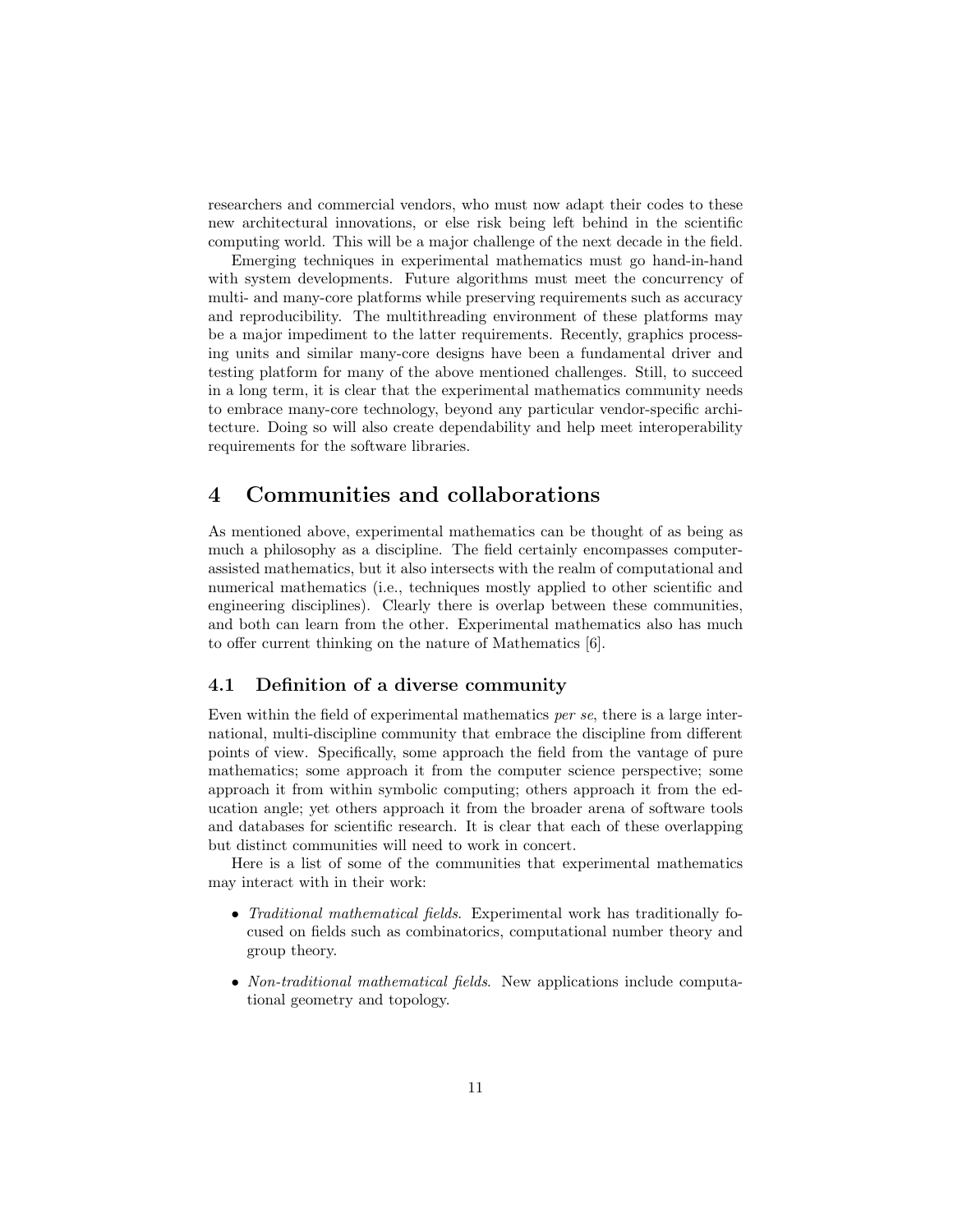- Computer science. Many working in experimental mathematics already come from computer science backgrounds or are familiar with theoretical computer science.
- Computational science. These researchers mostly work in various "applied" disciplines, where work centers on issues of large-scale, highly parallel scientific computation.
- *Probability and statistics*. The areas are increasingly key to much computational research, both theoretical and practical.
- *Physics*. This includes related disciplines such as astronomy, astrophysics and cosmology.
- *Chemistry*. Computational chemistry and materials science increasingly involve rather sophisticated mathematics and computation.
- *Engineering*. Many fields of engineering now involve sophisticated mathematical algorithms and large-scale computations.
- Biology. This includes biostatistics, namely statistical methods specifically applied to genomics and biomedicine.
- *Medicine and biochemistry*. This includes advanced geometric imaging and visualization techniques, as well as "data mining" of biomedical data.
- Social science. Economics, psychology, sociology, linguistics, anthropology, history all now include significant mathematical computational research.
- Humanities. Considerable interest has arisen lately in "digital humanities," which is opening up new areas of research, for example in text analysis to identify the authors of texts or, more broadly, to quantitatively analyze cultural trends such as the evolution of grammar, the adoption of technology and various historical trends. See [21] for details.
- Finance and investment. Recently there has been an explosion of activity in this arena, with many top mathematicians and computer scientists working in the field.

The breadth of the disciplines in the list above clearly underscores a major challenge to the field: How can researchers learn at least a modicum of each of these fields, so that one can be moderately conversant with these other communities and explore potential collaborations? Along this line, it is important to keep in mind a related challenge, namely to foster respect for these other disciplines and to expect respect in return. All too often, promising collaborations of this sort founder on the problems of this sort.

We should add a word caution here that in all these fields, mathematicians have an obligation to confront the unsound usage of mathematics. For example, the overselling of quant-based investing before the great economic recession of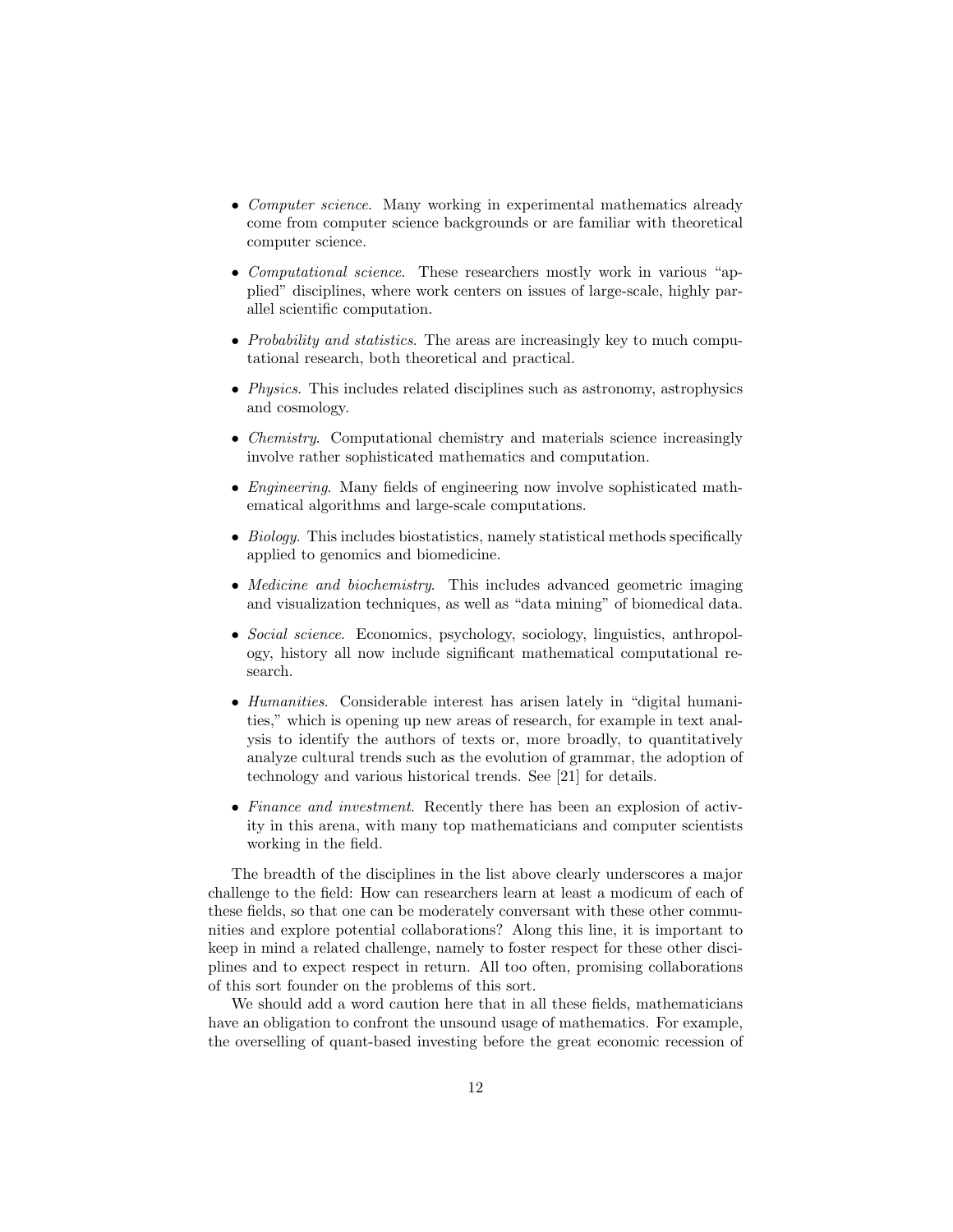2007–08 has led to financial products and even peer-reviewed papers that are, in many cases, mathematically and/or statistically unsound [7]. The questionable application of statistical methods in the social sciences has also recently come under harsh criticism [40].

#### 4.2 Tools to foster collaboration

The Internet has certainly facilitated many of these collaborations. When many of those attending the conference began their careers, mathematics, even experimental mathematics (such as it was back then), research papers typically were authored alone, or perhaps by two or three authors at the same institution. Nowadays none of us think twice about writing a paper with multiple collaborators in several time zones or continents.

Two of the workshop organizers, for instance, reported that they have collaborated for over 30 years, jointly writing dozens of papers, even though they have never been in the same country at the time, let alone the same institution, and for at least the past six years have been on different continents. They exchange computational research and manuscript drafts via email and Dropbox, and communicate mostly by video Skype. They did not meet in person for eight years after their collaboration began, and even now, only occasionally interact in person. Numerous others at the workshop reported similar changes in how they interact with colleagues.

A wide array of software tools and online facilities are employed by researchers in the field to support their multi-institution and multi-national collaboration. Some of the more common items include those listed in [5] and:

- Commercial communication tools: Skype or Google hangouts, Access Grid systems, etc. Most of these now also include facilities for "chat" and multiperson video conferencing. Some of these tools, such as Xoom and Face-Time, are restricted to specific vendors and/or platforms, complicating their wider applicability.
- Data sharing tools (high bandwidth is important): Email, Globus toolkit, Google docs, Dropbox.
- Software sharing tools: Git and GitHub [19], SVN.
- Mathematical community online resources and tools: Mathworld [28], PolyMath [23], Math Overflow, PlanetMath [31], DLMF [11], DRMF [12], OEIS [34], mathLibre [27], swMATH [33] and arXiv, and various highprofile blogs such as those by Gowers and Tao.
- Data Management tools: MySQL.

However, there is clear need for improved tools to foster mathematical collaborations. For example, one can envision an "interactive whiteboard" facility, so two researchers at different institutions can work on a mathematical example as if they were standing side-by-side. Some discussions with computer scientists and engineers may be in order here to design a practical yet effective system.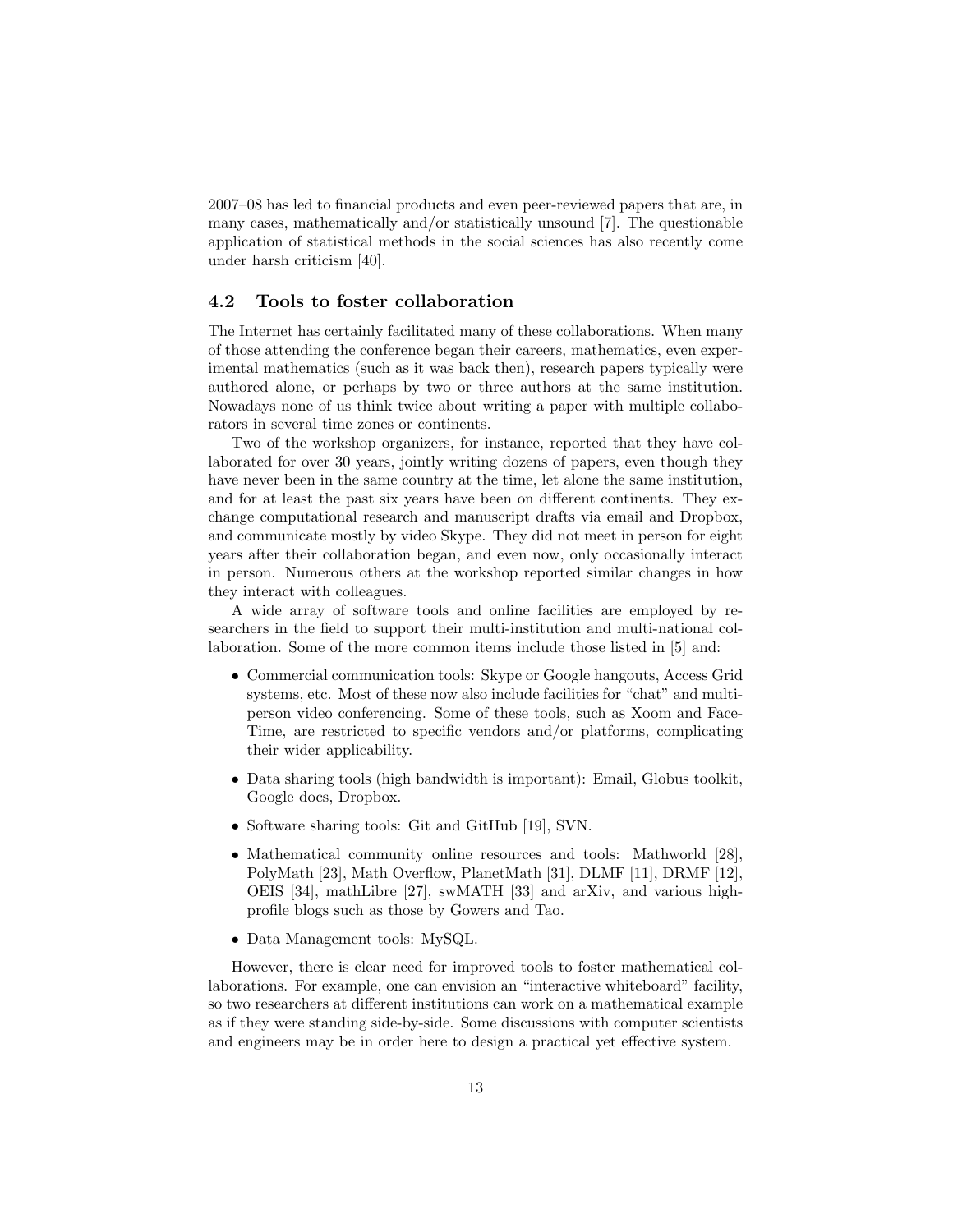#### 4.3 Best practices and standards

Given the increasing impact of experimental mathematics, some at the workshop recommended that the field establish some "best practices" and other guidance, both for those working in experimental mathematics, and for those using their results. This would be particularly valuable given the increasing role that experimental mathematicians are playing as participants in larger collaborations: for example detailed Maple computations played a key role in the Polymath 8, project on "Bounded gaps between primes [23]. An analogy might be drawn with "Technology readiness levels, a set of criteria used in defence and other applications to assess the maturity of emerging technologies [37]

- Career advice for young researchers intending to pursue professional work in experimental mathematics — recommended course background, best ways to meet others in the field, how to do real publishable research, etc.
- College-level education: Recommended curricula for courses in experimental mathematics; recommended textbooks, etc.
- Attracting students (high school and college) to experimental mathematics: Successful outreach methods, motivating students to learn, etc.
- Instilling general "experimental" skills: Building intuition, knowing how to check that one is wrong, right (or "not-right," "not-wrong').
- Professional practice for the deployment of experimental mathematics: reproducibility, credit, attribution and provenance of experimental results
- Setting expectations so that collaborators working with experimental mathematics experts had a realistic understanding of the power and limitations of experimental techniques

Along this line, several at the workshop hoped that the U.S. National Institute for Standards and Technology (NIST) might play a role to further develop such practices and standards.

This would build on the strong role that NIST has already played in the area of special functions, where NIST's activities go back at least to the Abramowitz-Stegun Handbook of Mathematical Functions in 1964 [1]. More recently, the NIST Digital Library of Mathematical Functions (http://dlmf.nist.gov) [11] and the NIST Digital Repository of Mathematical Formulae (http://gw32. iu.xsede.org/index.php) [12] continue this tradition. NIST has also been active in the development of algorithms and mathematical software for special functions, with numerous journal publications in the field.

If an organization such as NIST is to take this role, numerous questions arise, such as what resources and types of standards would be established, what participation by others in the mathematical community would be required, what scale of software infrastructure would be required, what specific projects should be embarked upon, and, of course, how any work in this area will be paid for. Clearly this needs some additional discussion. Several at the workshop expressed interest in participating in such discussions, perhaps at a future workshop.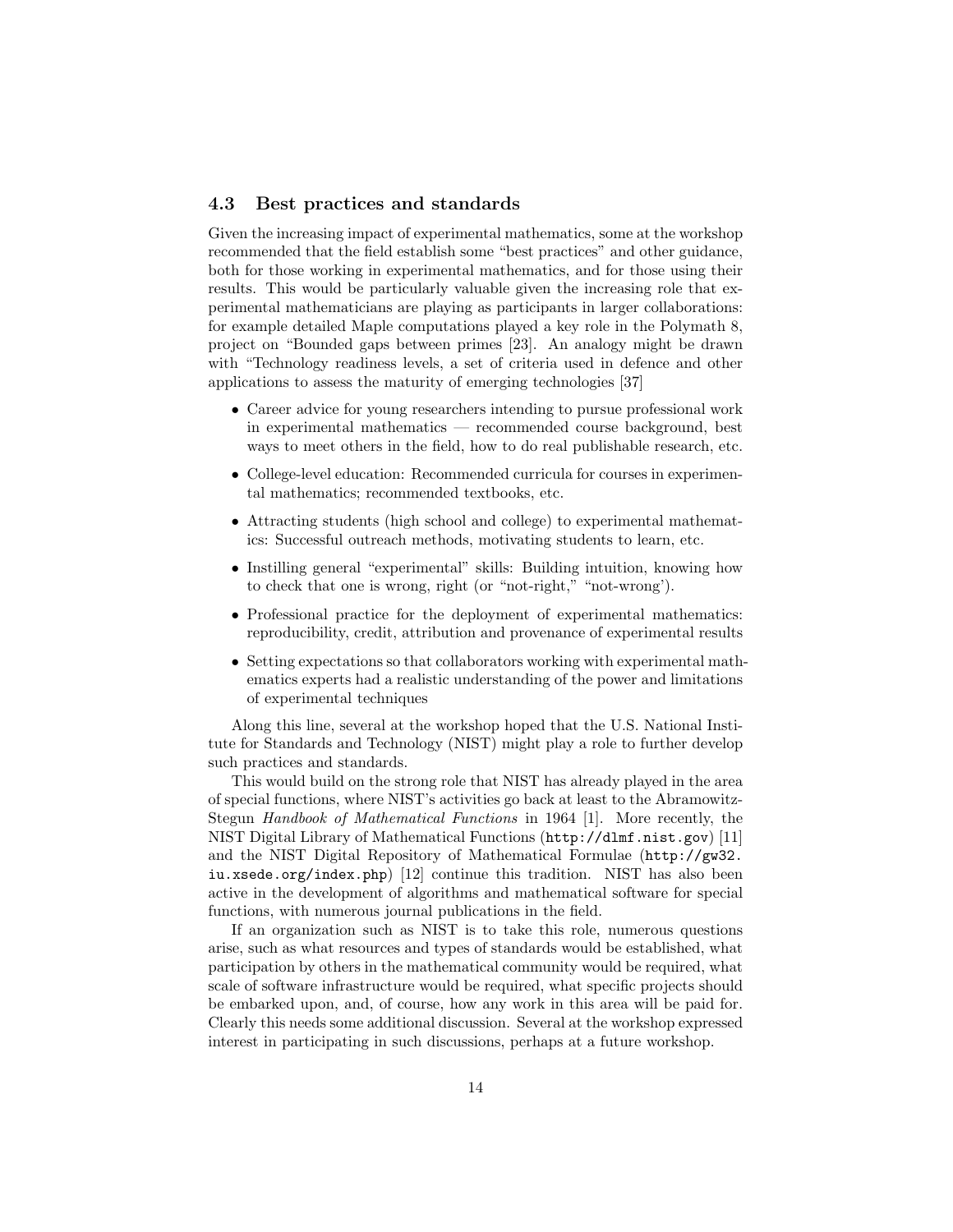## 5 Conclusion

In summary, the workshop participants agreed that there is considerable potential for near- and long-term progress in the field, but that significant challenges also lie ahead. Challenges include (a) instilling a culture of reproducibility and reliability in computational experiments, (b) developing new algorithms and software appropriate for execution on highly-parallel, multi-core and many-core platforms, (c) adapting and porting existing software to these platforms, (d) fostering collaboration and interactions with numerous other allied disciplines (especially including the larger high-performance scientific computing community), and (e) providing outreach and career advice to prospective researchers.

More generally, there are high-level questions to be considered in the field. For example, much of the published work to date in experimental mathematics has focused on a few fields that are particularly amenable to computational exploration — combinatorics, classical number theory, analytic number theory, geometry, groups, rings and fields, etc. How can we expand the scope of questions that have been examined with these methodologies?

The discussions on education raised several interesting questions. Can we foster greater interest in the experimental mathematics field by promoting the field as a way to build practical computer literacy and computational science skills? After all, most of the students who we may teach about experimental mathematics will end up in other fields, e.g., science, engineering, technology and finance. Can we craft or stimulate development of instructional material targeted to such persons?

Similarly, the list of allied disciplines above raises the question of whether there are in fact other disciplines, perhaps distinct from some of the groups that experimental mathematicians have traditionally collaborated with, which have the potential for particularly productive interactions?

All of this also raises the question of how all this research work can be paid for. A significant portion of published research in the field of mathematics (pure and applied) not been specifically funded — it has been done by academic mathematicians or others as they have time, alongside teaching or other formal duties. But some of the work described above, particularly that which involves substantial software development and maintenance, cannot be done so informally. Nor does a royalty model work, as it has for traditional publications, since the development costs are too great and the academic reward too small.

Thus it is clear that the field of experimental mathematics needs to work better with governmental funding agencies to find ways to provide this funding. Perhaps this can more easily be done if projects can be done in collaboration with others, particularly in computer science or other fields that heretofore have been somewhat more generously funded.

## References

[1] Milton Abramowitz and Irene A. Stegun, ed., Handbook of Mathematical Functions, Dover Publications, New York, 1965.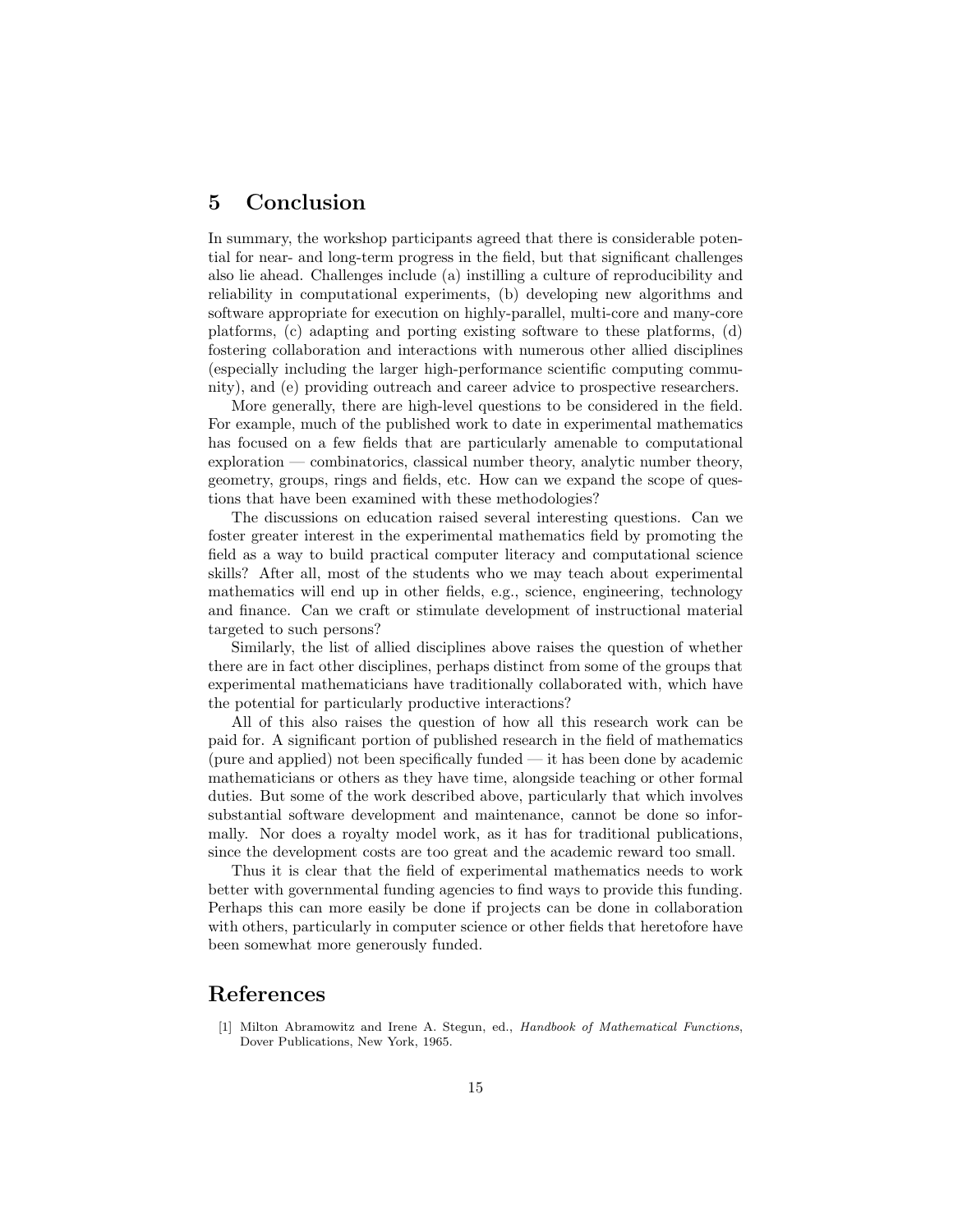- [2] Sylwester Arabas, Michael R. Bareford, Ian P. Gent, Benjamin M. Gorman, Masih Hajiarabderkani, Tristan Henderson, Luke Hutton, Alexander Konovalov, Lars Kotthoff, Ciaran McCreesh, Ruma R. Paul, Karen E. J. Petrie, Abdul Razaq, Danil Reijsbergen, "An open and reproducible paper on openness and reproducibility of papers in computational science," 9 Aug 2014. Available at http://arxiv.org/abs/1408.2123.
- [3] F. Aragon, D. H. Bailey, J.M. Borwein and P.B. Borwein, "Walking on real numbers." Mathematical Intelligencer. 35 (1) (2013), 42–60. DOI: http://link.springer.com/ article/10.1007\%2Fs00283-012-9340-x.
- [4] F. Aragon, J.M. Borwein, and M. Tam, "Douglas-Rachford feasibility methods for matrix completion problems." ANZIAM Journal. Online, 28 pages, July 2014. Available at http://arxiv.org/abs/1308.4243.
- [5] D.H. Bailey and J.M. Borwein, "Exploratory Experimentation and Computation." Notices of the AMS. 58 (2011), 1410–1419.
- [6] D.H. Bailey and J.M. Borwein,"Computation as an ontological game changer: The impact of modern mathematical computation tools on theontology of mathematics." Chapter to appear in Mathematics, Substance and Surmise: Views on the Meaning and Ontology of Mathematics. Ernest and Philip J. Davis editors. Springer-Verlag, to appear 2015.
- [7] D.H. Bailey, J.M. Borwein, M. Lopez de Prado, and Qiji Zhu, "Pseudo mathematics and financial charlatanism: Backtest overfitting and out-of-sample over performance." Notices of the AMS. 61 May (2014), 458-471. Online at http://www.ams.org/notices/ 201405/rnoti-p458.pdf.
- [8] Jonathan M. Borwein and David H. Bailey, Mathematics by Experiment: Plausible Reasoning in the 21st Century, AK Peters, Natick, MA, 2008.
- [9] Jonathan M. Borwein and Keith Devlin, The Computer As Crucible: An Introduction to Experimental Mathematics, AK Peters/CRC Press, 2008.
- [10] Richard P. Brent, "Recent Progress and Prospects for Integer Factorisation Algorithms." Computing and Combinatorics. Lecture Notes in Computer Science Volume 1858, 2000, pp. 3–22.
- [11] "NIST Digital Library of Mathematical Functions," National Institute for Standards and Technology, 2014, available at http://dlmf.nist.gov.
- [12] Howard Cohl, Marje McClain, Bonita Saunders, Moritz Schubotz, "Outgrowths of the DLMF Project: Part 2: NIST Digital Repository of Mathematical Formulae," 21 Jul 2014, available at http://icerm.brown.edu/materials/Slides/tw-14-5/Outgrowths\_ of the Digital Library of Mathematical Functions Project 1 Howard Cohl and Daniel\_Lozier,\_National\_Institute\_of\_Standards\_and\_Technology.pdf.
- [13] David H. Bailey, Yozo Hida, Xiaoye S. Li and Brandon Thompson, "ARPREC: An arbitrary precision computation package," Sept 2002, available at http://www. davidhbailey.com/dhbpapers/arprec.pdf.
- [14] David H. Bailey, Roberto Barrio, and Jonathan M. Borwein, "High precision computation: Mathematical physics and dynamics," Applied Mathematics and Computation, vol. 218 (2012), pg. 10106–10121.
- [15] Yozo Hida, Xiaoye S. Li and David H. Bailey, "Algorithms for quad-double precision floating point arithmetic," 15th IEEE Symposium on Computer Arithmetic, IEEE Computer Society, 2001, pg. 155-162, available at http://www.davidhbailey.com/ dhbpapers/arith15.pdf.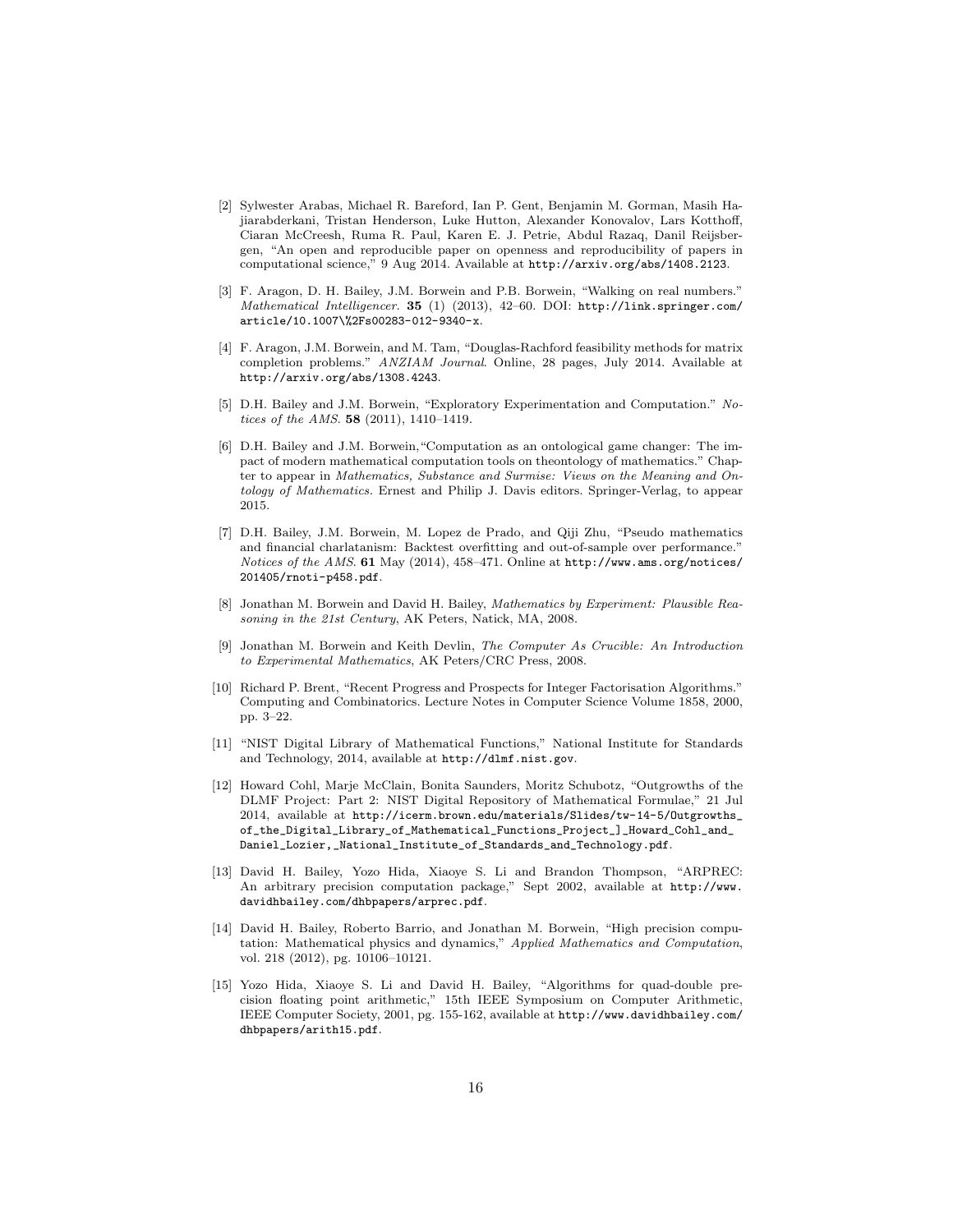- [16] "The GNU MPFR Library," not dated but viewed 31 Jul 2014, available at http://www. mpfr.org.
- [17] J. Dongarra, "LAPACK," not dated but viewed 31 Jul 2014, available at http://www. netlib.org/lapack.
- [18] J. Dongarra, "LINPACK," not dated but viewed 31 Jul 2014, available at http://www. netlib.org/linpack.
- [19] "GitHub: Build software better, together," not dated but viewed 31 Jul 2014, available at https://github.com.
- [20] Gonthier, G., Asperti, A., Avigad, J., Bertot, Y., Cohen, C., Garillot, F., Le Roux, S., Mahboubi, A., O'Connor, R., Ould Biha, S., Pasca, I., Rideau, L., Solovyev, A., Tassi, E., and Théry, L. "A machine-checked proof of the odd order theorem." In ITP 2013 (2013), vol. 7998 of LNCS, pp. 163–179.
- [21] Jean-Baptiste Michel1, Yuan Kui Shen, Aviva Presser Aiden, Adrian Veres, Matthew K. Gray, The Google Books Team, Joseph P. Pickett1, Dale Hoiberg, Dan Clancy, Peter Norvig, Jon Orwant, Steven Pinker, Martin A. Nowak, Erez Lieberman Aiden, "Quantitative Analysis of Culture Using Millions of Digitized Books," Science, vol. 331, no. 6014 (14 January 2014), pp. 176-182.
- [22] President's Council of Advisors on Science and Technology. Report to the President and Congress "Designing a digital future: federally funded research and development in networking and information technology", December 2010, available at http://www.whitehouse.gov/sites/default/files/microsites/ ostp/pcast-nitrd-report-2010.pdf
- [23] "The polymath blog," not dated but viewed 31 Jul 2014, available at http:// polymathprojects.org.
- [24] "The Flyspeck Project," not dated but viewed 31 Jul 2014, available at https://code. google.com/p/flyspeck/wiki/FlyspeckFactSheet.
- [25] "Sage," not dated but viewed 31 Jul 2014, available at http://www.sagemath.org.
- [26] Victoria Stodden, David H. Bailey, Jonathan M. Borwein, Randall J. LeVeque, William Rider and William Stein, "Setting the default to reproducible: Reproducibility in computational and experimental mathematics," 2 Feb 2013, available at http://www. davidhbailey.com/dhbpapers/icerm-report.pdf.
- [27] "MathLibre," not dated but viewed 10 Aug 2014, available at http://www.mathlibre. org/site.
- [28] Eric Weisstein, "Wolfram Mathworld," 30 Jul 2014, available at http://mathworld. wolfram.com.
- [29] "PETSc: A portable, extensible, toolkit for scientific computation," not dated but viewed 31 Jul 2014, available at http://www.mcs.anl.gov/petsc.
- [30] Jim Pitman and Clifford Lynch, "Planning a 21st century global library for mathematics research," Notices of the AMS, vol. 61 (2014), pp. 776-777.
- [31] "PlanetMath: Math for the people, by the people," not dated but viewed 31 Jul 2014, available at http://planetmath.org.
- [32] Xioaye S. Li, "SuperLU," not dated but viewed 31 Jul 2014, available at http: //crd-legacy.lbl.gov/~xiaoye/SuperLU.